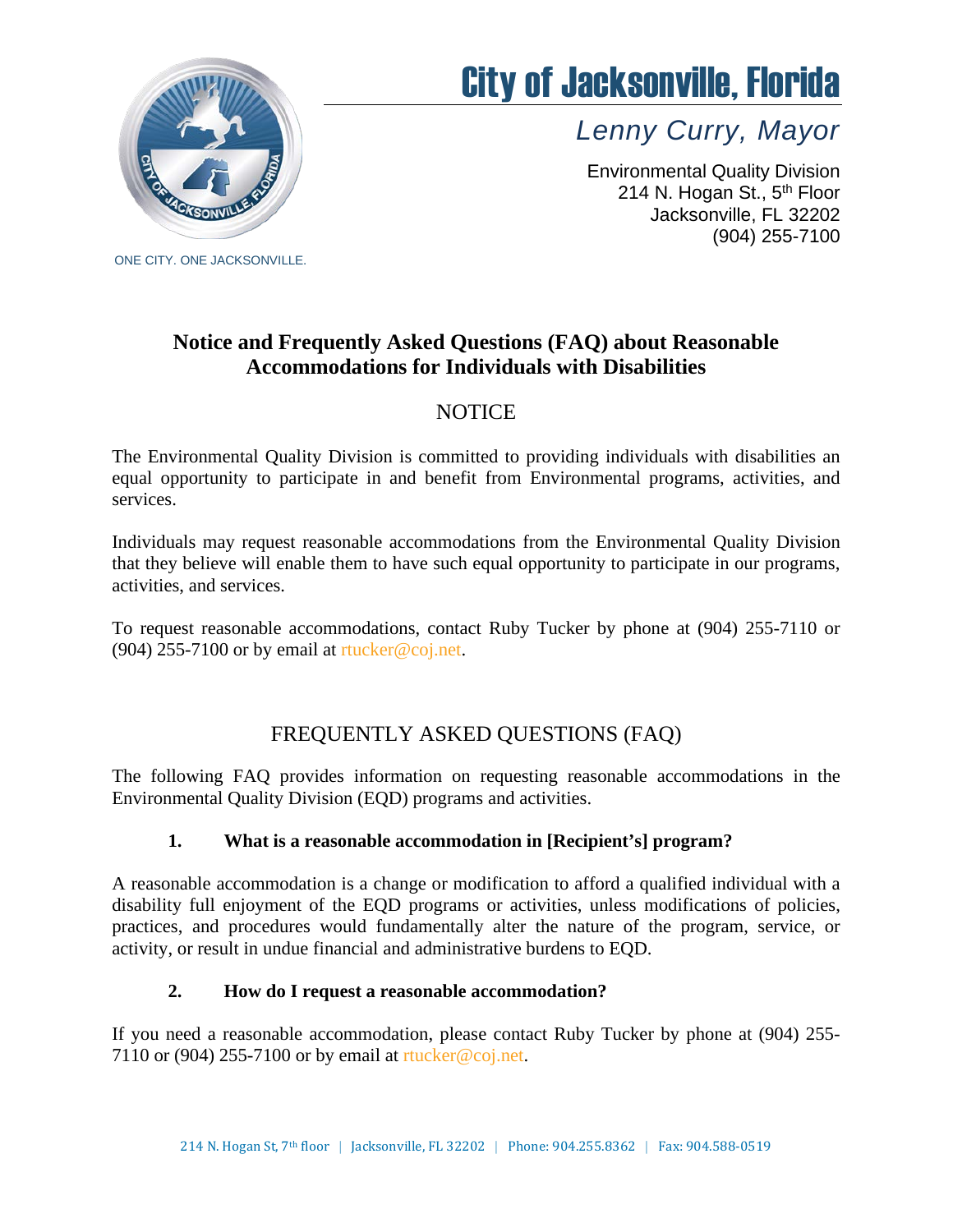#### **3. Does my request for a reasonable accommodation need to be inwriting?**

No, you do not need to put your request in writing, however, making a written request can be helpful documentation for ensuring that the EQD provides the desired accommodation. In addition, you do not need to use the specific words "reasonable accommodations" when making your request.

## **4. When should I request a reasonable accommodation?**

You may request a reasonable accommodation from the EQD at any time. However, making the request in advance of a meeting, conference call, or visit will help ensure that the EQD is able to fulfill the request for an accommodation. For certain requests, such as requests for sign language interpretation, [Recipient] requests at least two week's advance notice.

## **5. May someone request a reasonable accommodation on my behalf?**

Yes, anyone can request a reasonable accommodation on behalf of an individual with a disability who seeks to interact with EQD staff or participate in its programs or activities.

### **6. What will the EQD do upon receiving my request for a reasonable accommodation?**

The EQD may contact you to obtain more information about your request and to better understand your needs. In addition, we may review your request to determine:

- Whether the requested accommodation will be effective in allowing you to participate in the activity or program in which you are seeking participation;
- Whether the requested accommodation is reasonable, or an equally effective alternative to the requested accommodation is available; and
- Whether providing you with the requested accommodation would fundamentally alter the nature of environmental program or impose undue financial or administrative burdens on the EQD.

In addition, in some cases, the EQD may consult with you in an interactive process to determine on a case-by-case basis what accommodations can be made.

If EQD determines that your requested accommodation would fundamentally alter the nature of the program or impose an undue financial or administrative burden, EQD may deny your request. However, in the unlikely event that this occurs, EQD will work with you to identify an alternative accommodation that allows you to effectively participate in EQD's program, activity, or service.

#### **7. May EQD request medical documentation from you after receiving your request for a reasonable accommodation?**

No, EQD may not request medical documentation after receiving your request for a reasonable accommodation. EQD's questions will be limited to understanding the barrier to your ability to